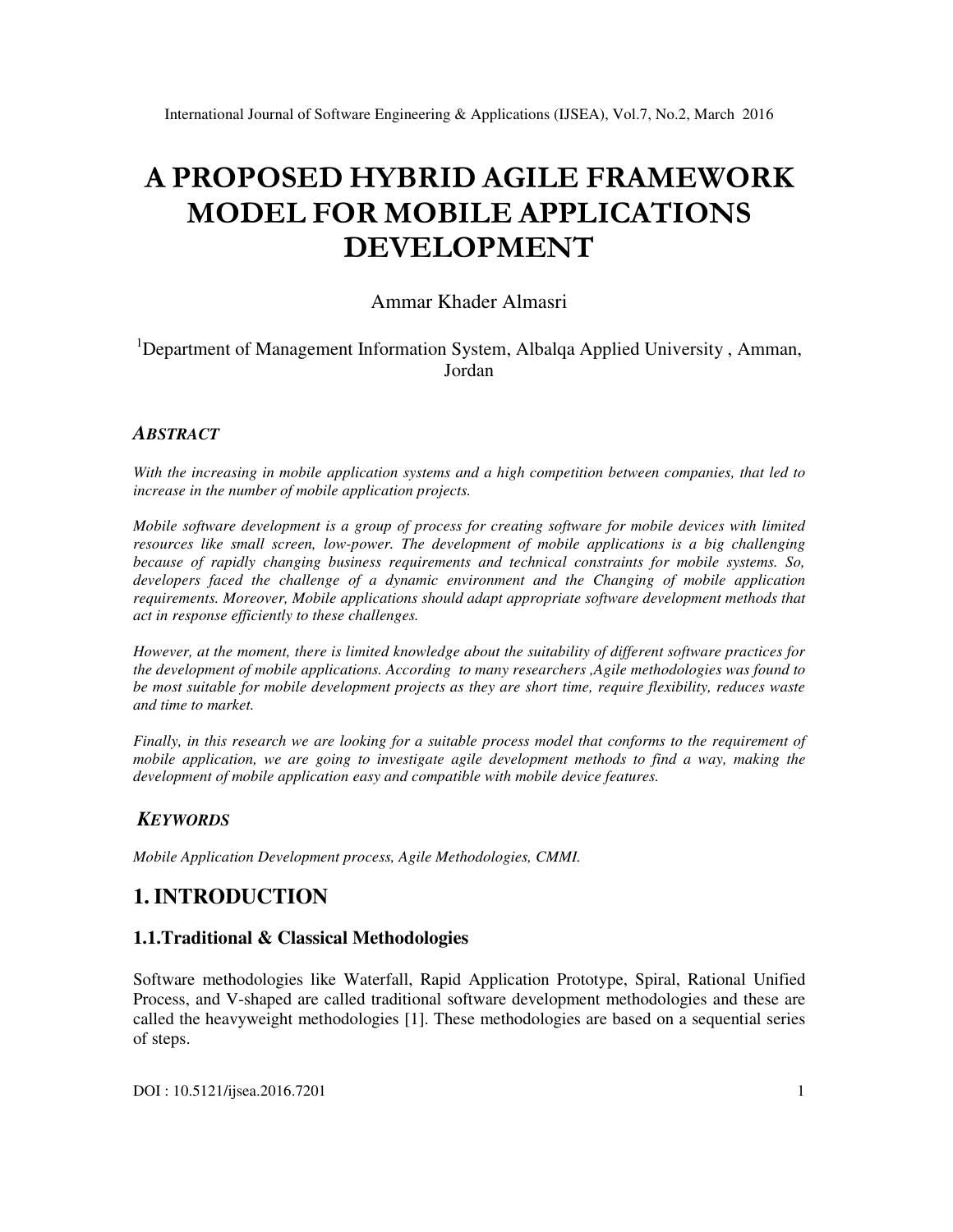#### **1.1.1.Waterfall Process Model**

The Classical Life Cycle or the Waterfall Process Model [2] was proposed by Winston W. Royce in 1970. The first process model to present sequential steps, in this model the work is done in linear fashion.

### **1.1.2.Rapid Application Development (RAD) Model**

This model was developed by IBM in 1980. In this model a rapid prototype is built up and given to user for evaluation & obtaining feedback. Then on the basis of user feedback Prototype is refined.

#### **1.1.3.Spiral Model**

Spiral model was developed by Barry Boehm in 1986. In this model the work is done like Waterfall Process Model through a sequence of activities with some backtracking between activities[3].this model mixes characteristics of both prototype model and waterfall process model.

## **1.1.4.Rational Unified Process (RUP) model**

Rational Unified Process is one of the most popular of object oriented software development processes. RUP is an iterative approach which is Maintained and developed by Rational Software Corporation. The software lifecycle is broken into cycles the system will grow incrementally over time, cycle by cycle.

#### **1.1.5.Shaped Model**

The V-model just like the waterfall model, the V-Shaped life cycle is a sequential path of execution of processes. Each phase must be completed before the next phase begins. The Vmodel establishes the relationships between each phase of the development life cycle and its associated phase of testing. V- Model is simple and easy to use.

## **1.1.6.Agile Methodology**

Agile development methods referred to lightweight approaches [4]. Agile development is used the incremental and iterative work strategy, the development life cycle is divided into smaller parts as well as revisited over and over again. It iteratively improves software based on customer feedback [5]. According to [6] , Agile models are used to build a project if the project has the following aspects: (1) project's requirement changes frequently (2) project is small (3) needs to deliver product in short period time.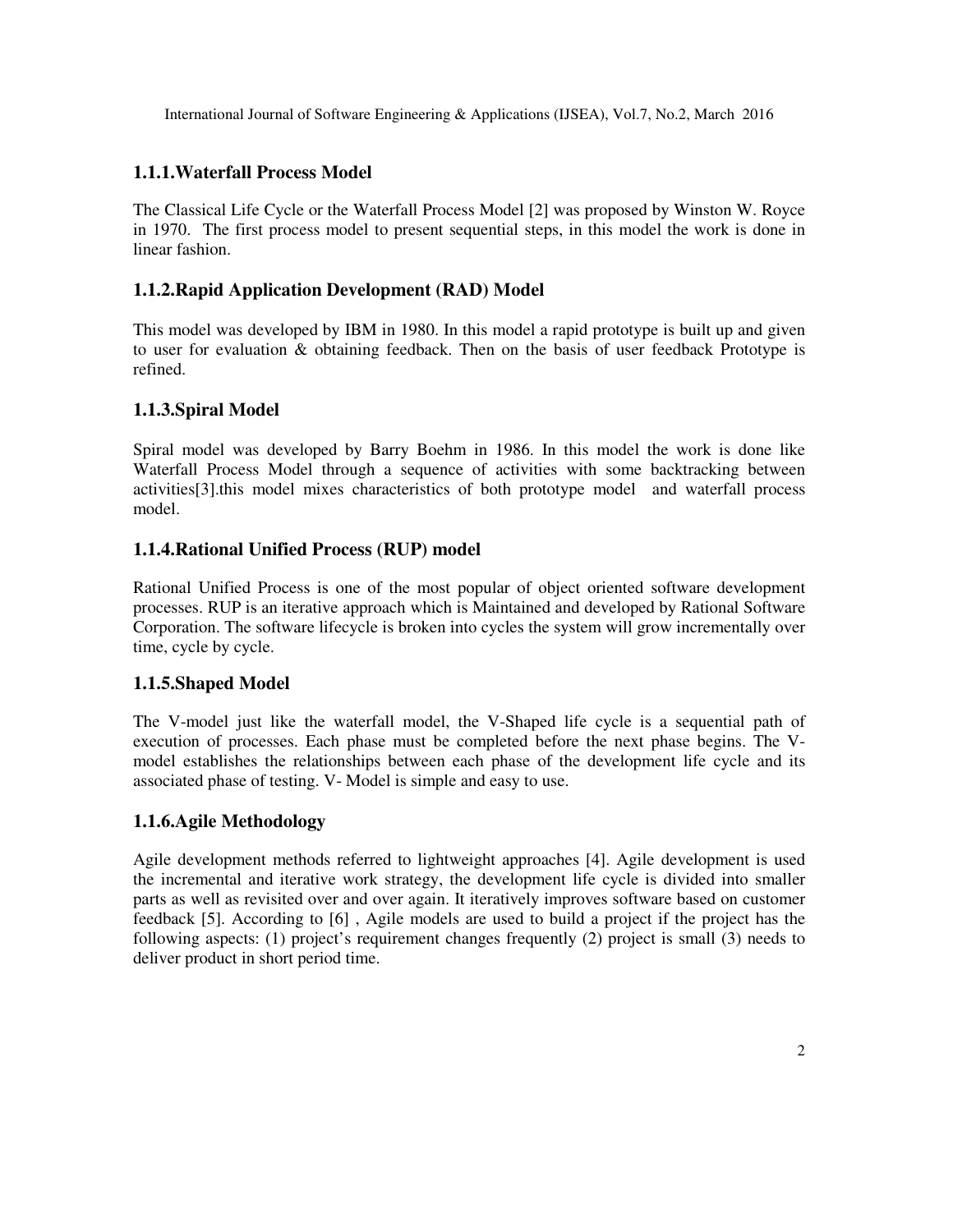There are a number of software development methodologies that have been categorized under the Manifesto umbrella. XP, SCRUM, DSDM, FDD, and Crystal Methods are among the most popular examples of these agile methods. This research will view the following five models:

- 1. Extreme Programming (XP)
- 2. Scrum
- 3. Crystal
- 4. Dynamic Systems Development Method (DSDM)
- 5. Feature-Driven Development (FDD)

#### **1.1.7.Extreme Programming (XP)**

Extreme Programming (XP) was launched in 1999 by Kent Beck, Ward Cunningham and Ron Jeffries for small to medium teams that develop software products with changing requirements[7]; XP is one of a lightweight and iterative informal software development methodology[8].

- It is suited for projects with dynamic requirements[9]
- It is suitable for small to medium teams that develop software products with changing requirements as well as collaboration within the team[10].
- It has weekly cycle and continuous integration[7]
- It has designed for development teams of between 3 and 10[11].

#### **1.1.8.Scrum**

The method was proposed in details by Schwaber and Beedle [12]**;** is an iterative and incremental method whose purpose is to help development teams to concentrate on established goals and minimize the work done on less important tasks.

- Keep the simplicity in a complicated business environment and if the requirements are unclear & ambiguous[13].
- a development team should interact to create a flexible, adaptive and productive system in a constantly changing environment.
- feed-back loops are the main element [12]

#### **1.1.9.Crystal Methodologies**

Crystal clear is one of agile software development a methodology was developed by Alistair Cockburn. This method has many methodologies based on complexity like size and type of the team (Clear, Yellow, Orange, Red, Maroon, Blue, and Violet). The most of these agile methods are Crystal *Clear* that concentrate on communication between small teams that develop noncritical software.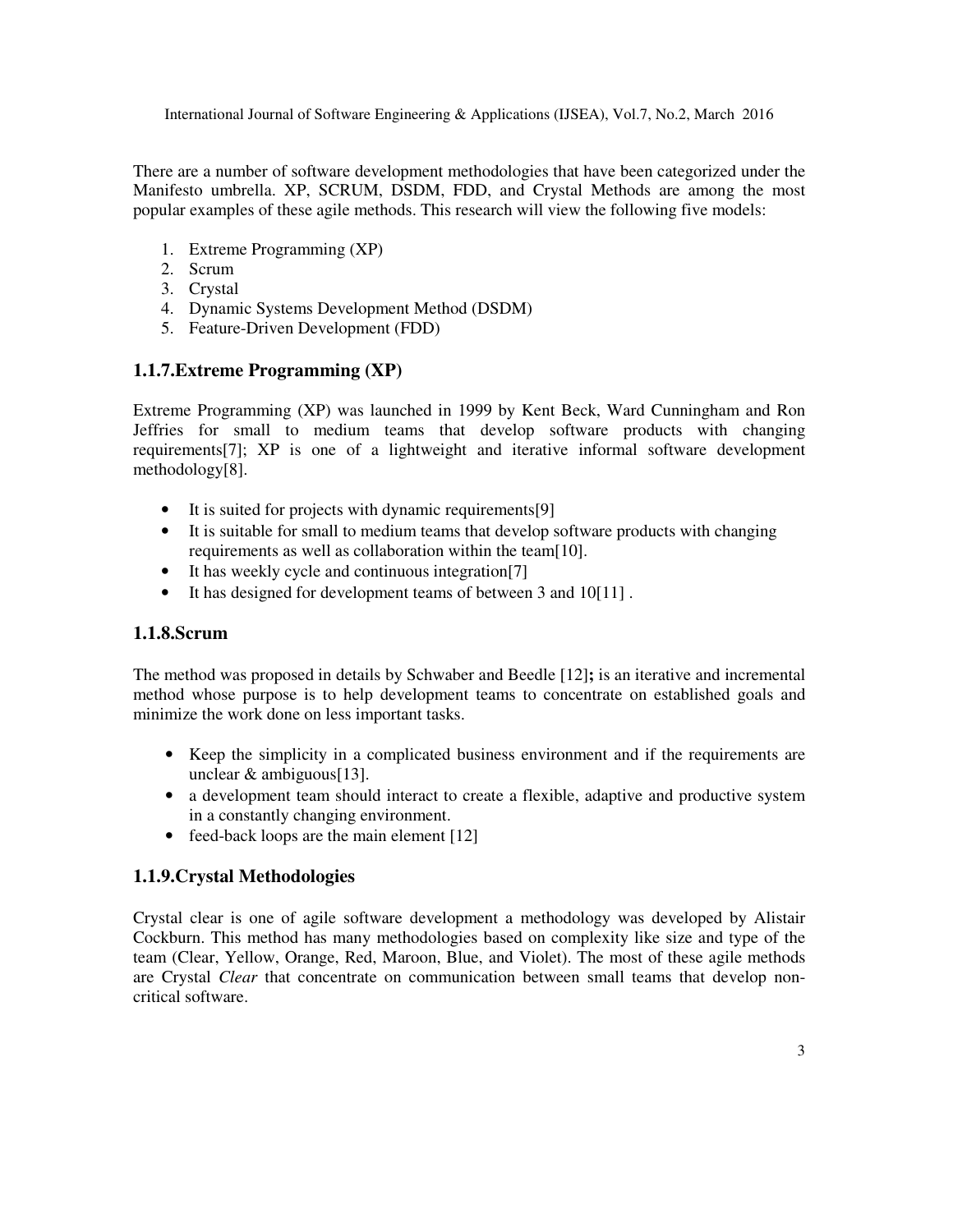- It can be applied to teams having up to 6 developers [11].
- It can be applied to small teams and small projects that are not life critical[11].

### **1.1.10.Dynamic Software Development Method (DSDM)**

DSDM is a public domain Rapid Application Development method which has been developed over many years by the members of a nonprofit organization called the DSDM Consortium based on their experiences, which aimed to deliver software quickly through prototyping and iterative design and testing.

- Active user involvement is necessary[14, 15].
- The main concern is on frequent delivery of products [14, 15].
- Suitability for business purpose is the essential criteria for acceptance of deliverable[14, 15].

## **1.1.11. Feature-Driven Development**

Feature Driven Development (FDD) was founded by Jeff De Luca and Peter Coad. Combines model driven development with agile development, emphasizing the initial object model, work division into features and iterative design of each feature. Claims to be best suited for critical system development. An iteration of a feature has two stages: design and development [16].

• This method primarily focuses on design and implementation of high quality deliverables.

# **2.MOBILE SOFTWARE DEVELOPMENT**

With the increasing in mobile application systems and a high competition between companies, that led to increase in the number of mobile application projects. Mobile software development is a group of process for creating software for mobile devices with limited resources like small screen, low-power. The development of mobile applications is a big challenging because of rapidly changing business requirements and technical constraints for mobile systems. So, developers faced the challenge of a dynamic environment and the Changing of mobile application requirements. Moreover, Mobile applications should adapt appropriate software development methods [17].

Many studies have been suggested a solution to the above challenges, it has been suggested that Agile is a fit model for the development of mobile applications [18].Moreover, There are a set of characteristics were developed by [19] regarding using agile methodology for mobile application development as follow :(1) High environment volatility(2)Small development teams  $(3)$ Identifiable customer (3) Object oriented development (4) Non-safety critical Software (5)Application level Software(6) Small systems (7) and Short development cycles.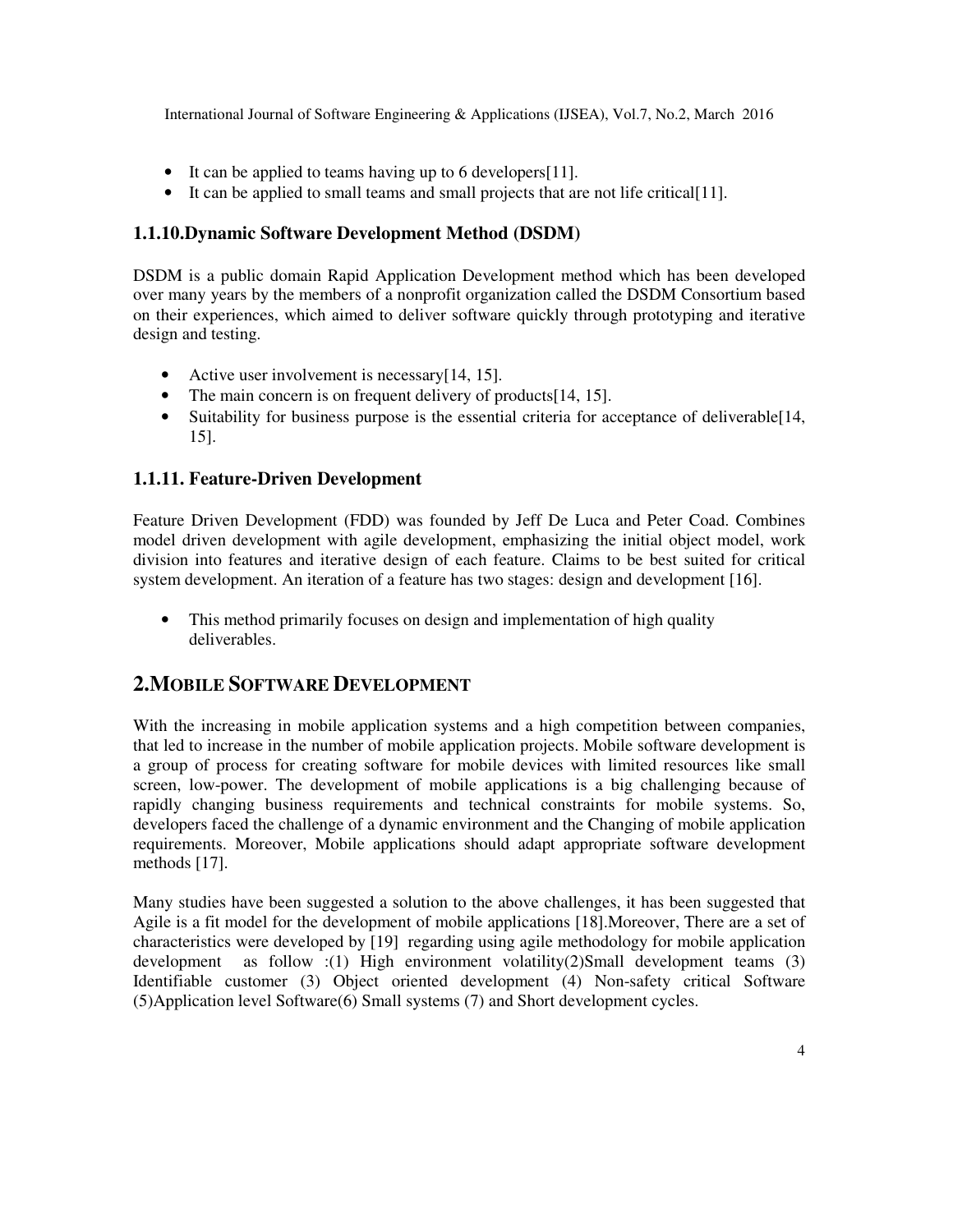However, the quality, quantity, and limited understanding about the appropriateness of different software practices for mobile applications development open new directions for researchers in computer science and industry to find a model to be fit for mobile applications development; Agile software development practice have given attention of software developers and researchers during the last decade but scientific research and published outcomes still remains quite limited[17].

## **3.PROBLEM STATEMENT**

Software is integrated in a vast amount of products like cars, entertainment, and mobile phones and is a major success factor determining whether a product succeeds[20].

A Successful for any software is related to delivery that software with high quality software. The key success factor to deliver any software products with high quality outcome is picking up appropriate and well-working software development process[21]. Moreover, mobile applications like other desktop applications need appropriate and well-working software development process.

Nevertheless, mobile applications have different features which limit their performance and efficiency like application size, mobile hardware features (memory size, CPU clock rate, platform type, data representation, and battery life).

Developers for mobile application software face the following challenges:

- (1) a dynamic environment with frequent modifications in customer needs and expectations[17].
- (2) technical constraints associated with mobile systems [17].
- (3) different technological platforms, including different Operating Systems (OS) and `software development platforms [22].
- (4) There is limited research to find a suitable model for the development of mobile applications[17].

Traditional software development process approaches that used in the development of desktop application may not to be directly applicable to mobile application[23] .therefore, it is still critical to adopt appropriate methodology for the development of mobile application[24]. So, mobile applications development needs to have customized development processes [18, 25] to suite the special mobile application requirements with limited resources of mobile devices as well as to meet customer needs and to deliver fast to the market.

However, at the moment, there is limited knowledge about the suitability of different software practices for the development of mobile applications[17]. Finally, in this research we are looking for a suitable process model that conforms to the requirement of mobile application, we are going to investigate agile development methods to find a way, making the development of mobile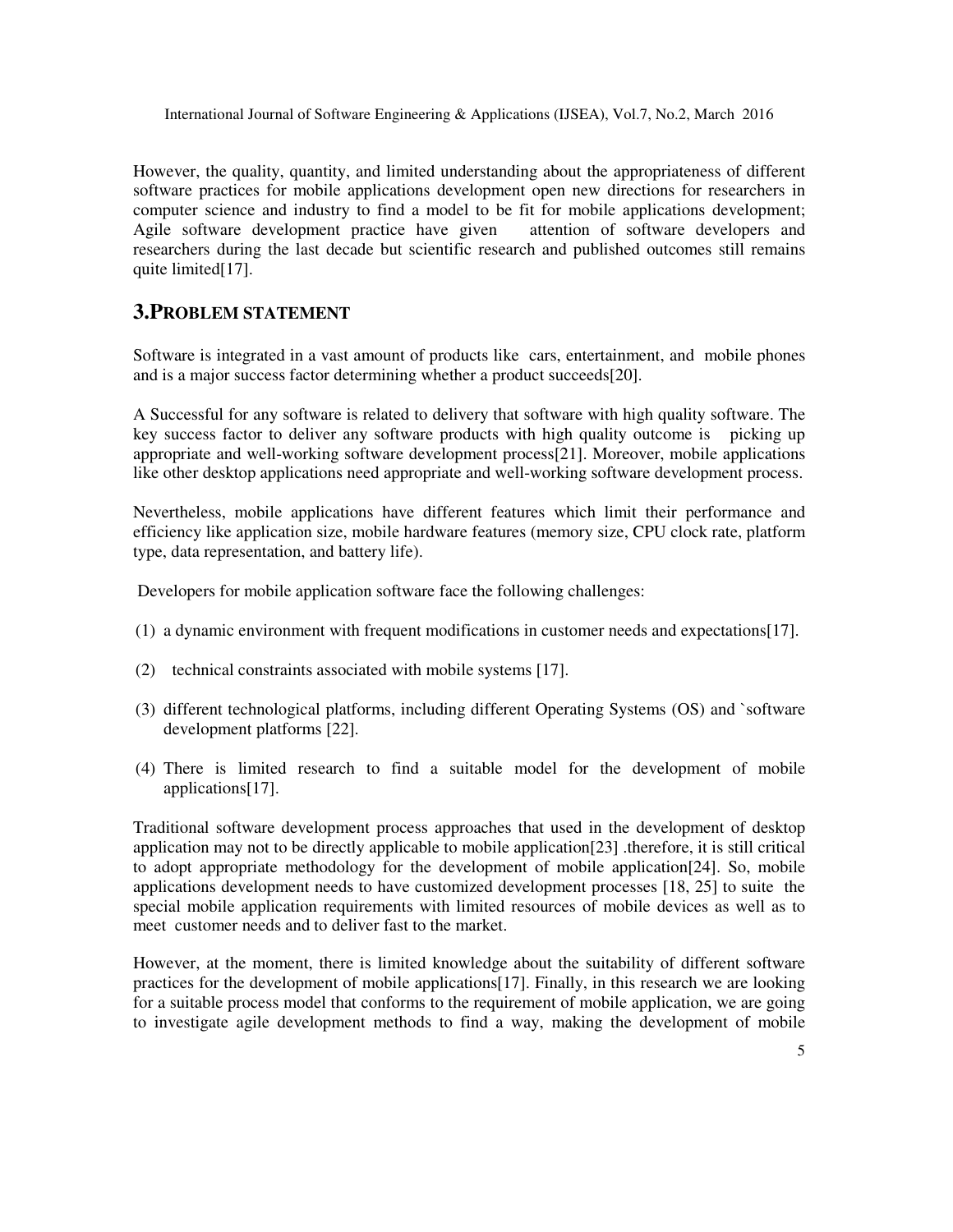application easy and compatible with mobile device features. Agile methodologies was found to be most suitable for mobile development projects as they are short time, require flexibility, reduces waste and time to market<sup>[17]</sup>.

#### **4.RELATED RESEARCH**

Many studies have been conducted d on mobile applications development by using Agile methodologies to propose as an appropriate framework.

In 2008 a study was investigated by Rahimian and Ramsin [26] to propose as an appropriate framework for the development of mobile systems based on of Agile and risk-based methodologies which called Hybrid Method Engineering (HME). It is based on a combination of agile methodologies, ASD and New Product Development (NPD). The outcome of this research paper is the Hybrid Methodology Design Process. The research doesn't include a case study or experimental setup that tests this methodology.

A study was conducted by Scharff and Verma [27] , to prove the efficiency of Scrum for the development of mobile applications. The authors propose to use Scrum as a model for mobile software development. This study was based on 1 case study not related to mobile software. Scrum Lean Six Sigma (SLeSS) is a new approach was developed by da Cunha, et al. [28] for the development of embedded software for mobile. This model is integration between Scrum and Lean Six Sigma. Authors propose to plan the implementation of Scrum alone, following this, it is necessary to apply organizational adjustments to implement LSS. This study implemented in only one mobile software company that is not a report of its utilization. This proposed model enables the reaching of performance and a high quality, improving the development process and the project's outcome.

This study was investigated by Abrahamsson [19] , to map agile home ground themes with mobile software development the result indicted that agile innovations present a solution for mobile application developers with high quality development processes.

A broad online survey was conducted by Flora, et al. [17] in 2014 to find out which agile approaches is suitable for mobile applications. The questionnaire for this study was assessed and validated by several experts in Agile models; around 130 participants (development team members, Agile experts, researchers, and other stakeholders) were responded. The results indicate that Agile methodologies of course fits and suitable for mobile development projects based on the following factors short time, require flexibility, and reduces time to market.

According to prior studies were developed to find appropriate software development model for mobile applications development the researchers are agreed with that (1) agile methodologies is one of the most suitable model for mobile development (2) these Agile methods are highly helpful tools to deliver enhanced speed and high quality for mobile applications development.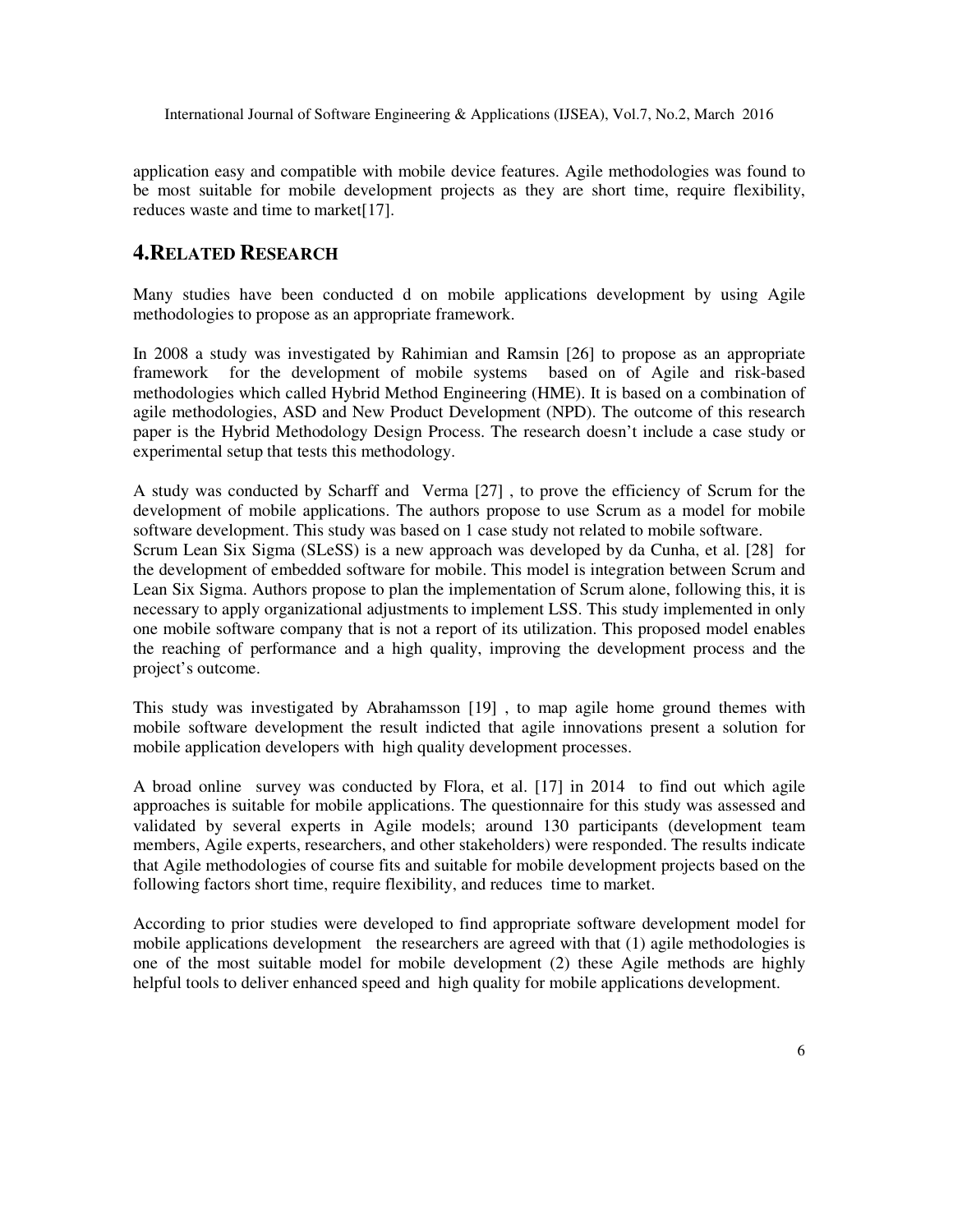# 5.**RESEARCH METHODOLOGY:**



## **5.1.RESEARCH QUESTIONS**

- 1- Are agile methodologies effects positively on mobile application development?
- 2- Are agile methodologies with CMMI effects positively on mobile application development?
- 3- Does proposed model affect positively on mobile application development?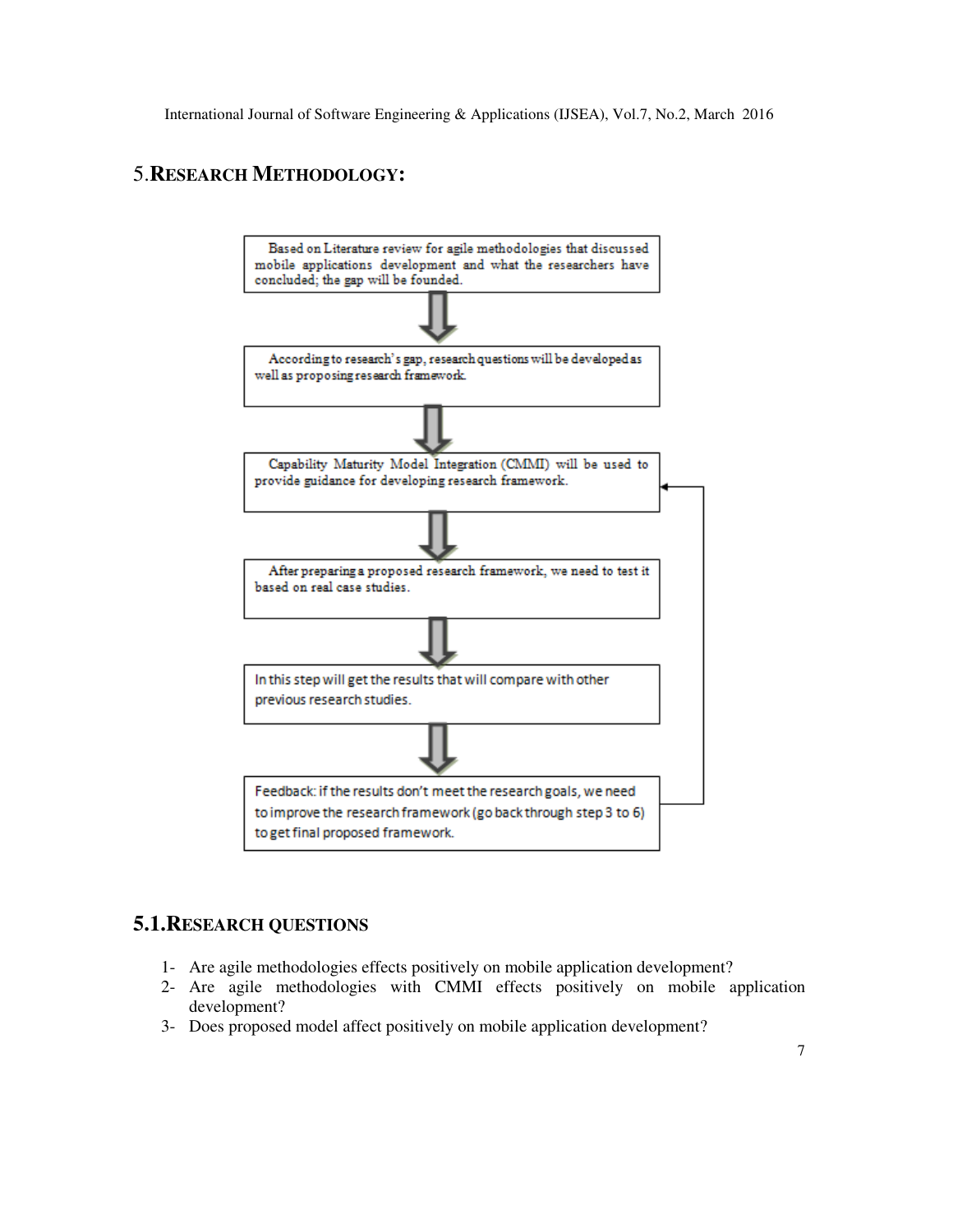4- Does the expected outcome have a significant effect on mobile application development?

## **6. CONCLUSION**

According to literature review, there is no research study that provides detail reasons to use Agile as essential model for mobile application development for that reason, this research aims to encourage and contribute to prove that as well as helping developers in using a standardized model for developing mobile applications based on agile methodologies.

#### **REFERENCES**

- [1] O. Nikiforova, V. Nikulsins, and U. Sukovskis, "Integration of MDA Framework into the Model of Traditional Software Development," in DB&IS, 2008, pp. 229-239.
- [2] W. W. Royce, "Managing the development of large software systems," in proceedings of IEEE WESCON, 1970.
- [3] R. J. Madachy, Software process dynamics: John Wiley & Sons, 2007.
- [4] G. Milanov and A. NJEGUŠ, "Analysis of Return on Investment in Different Types of Agile Software Development Project Teams," Informatica Economica, vol. 16, pp. 7-18, 2012.
- [5] Y. B. Leau, W. K. Loo, W. Y. Tham, and S. F. Tan, "Software Development Life Cycle AGILE vs Traditional Approaches," in International Conference on Information and Network Technology, 2012, pp. 162-167.
- [6] S. Balaji and M. Murugaiyan, "Waterfall vs. V-Model vs. Agile: A comparative study on SDLC," International Journal of Information Technology and Business Management, vol. 2, pp. 26-30, 2012.
- [7] C. Andres and K. Beck, "Extreme Programming Explained: Embrace Change," Reading: Addison-Wesley Professional, 2004.
- [8] M. Abouelela and L. Benedicenti, "Bayesian Network Based XP Process Modelling," arXiv preprint arXiv:1007.5115, 2010.
- [9] M. Stoica, M. Mircea, and B. Ghilic-Micu, "Software Development: Agile vs. Traditional," Informatica Economica, vol. 17, pp. 64-76, 2013.
- [10] H. Svensson and M. Host, "Introducing an agile process in a software maintenance and evolution organization," in Software Maintenance and Reengineering, 2005. CSMR 2005. Ninth European Conference on, 2005, pp. 256-264.
- [11] G. Kumar and P. K. Bhatia, "Comparative Analysis of Software Engineering Models from Traditional to Modern Methodologies," in Advanced Computing & Communication Technologies (ACCT), 2014 Fourth International Conference on, 2014, pp. 189-196.
- [12] K. Schwaber and M. Beedle, "gilè Software Development with Scrum," 2002.
- [13] G. Ahmad, T. R. Soomro, and M. N. Brohi, "XSR: Novel Hybrid Software Development Model (Integrating XP, Scrum & RUP)."
- [14] A. Sani, A. Firdaus, S. R. Jeong, and I. Ghani, "A review on software development security engineering using dynamic system method (DSDM)," International Journal of Computer Applications, vol. 69, pp. 33-44, 2013.
- [15] J. Stapleton, DSDM: Business focused development: Pearson Education, 2003.
- [16] S. R. Palmer and M. Felsing, A practical guide to feature-driven development: Pearson Education, 2001.
- [17] H. K. Flora, X. Wang, and S. Chande, "Adopting an Agile Approach for the Development of Mobile Applications," International Journal of Computer Applications, vol. 94, pp. 43-50, 2014.